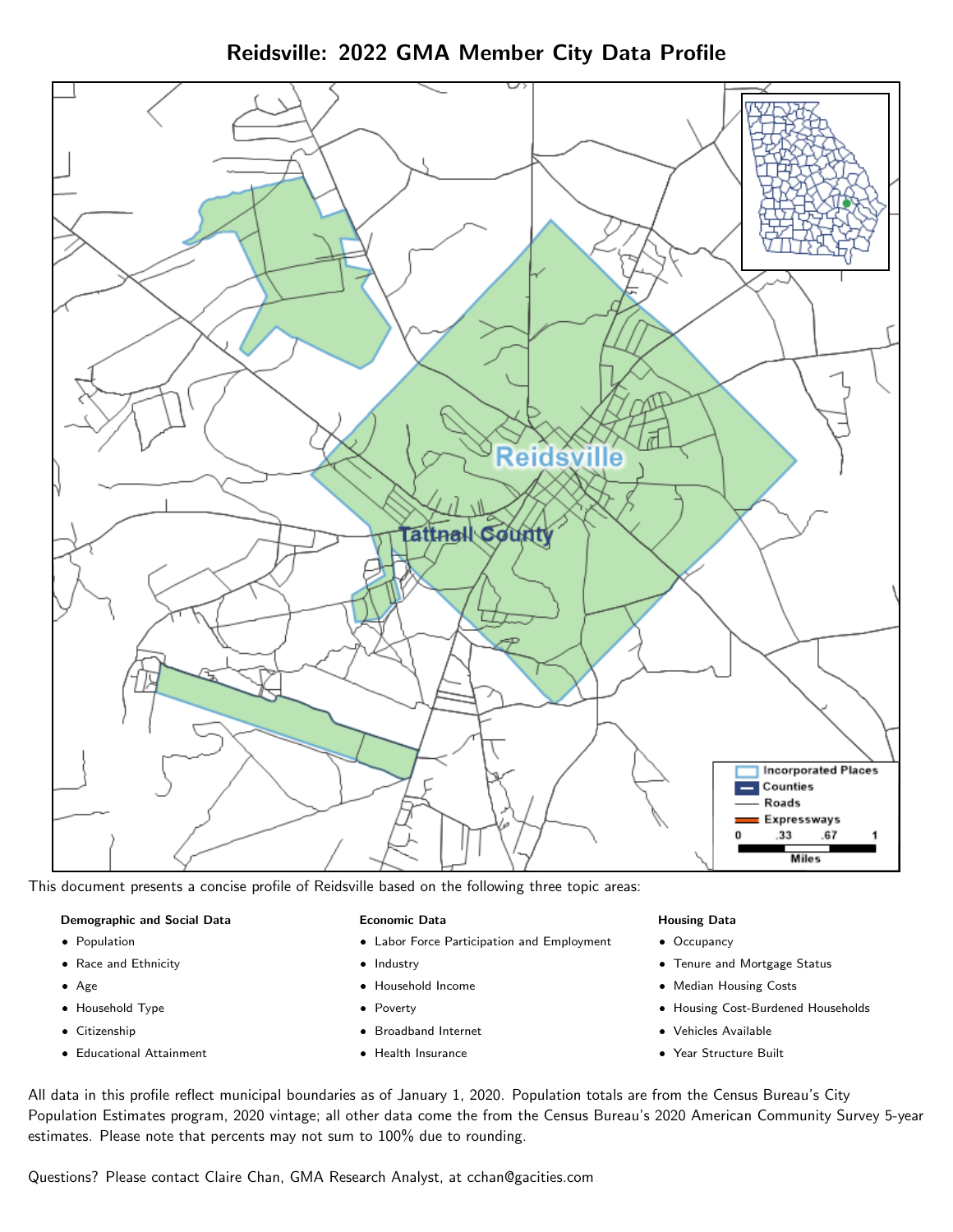# Reidsville: Demographic and Social



Age 0% 2% 4% 6% 8% Male <u>Communication</u> Female 8% 6% 4% 2% 85 and over 80-84 75-79 70-74 65-69 60-64 55-59 50-54 45-49 40-44 35-39 30-34 25-29 20-24 15-19  $10-14$ 5-9 Under 5

**Citizenship** 



Source: American Community Survey, 2020 5-year estimates, table B05002 Source: American Community Survey, 2020 5-year estimates, table B15002

#### Race and Ethnicity



Source: U.S. Census Bureau, City Population Estimates, 2020 vintage Source: American Community Survey, 2020 5-year estimates, table B03002

## Household Type



Source: American Community Survey, 2020 5-year estimates, table B01001 Source: American Community Survey, 2020 5-year estimates, table B11001

#### Educational Attainment



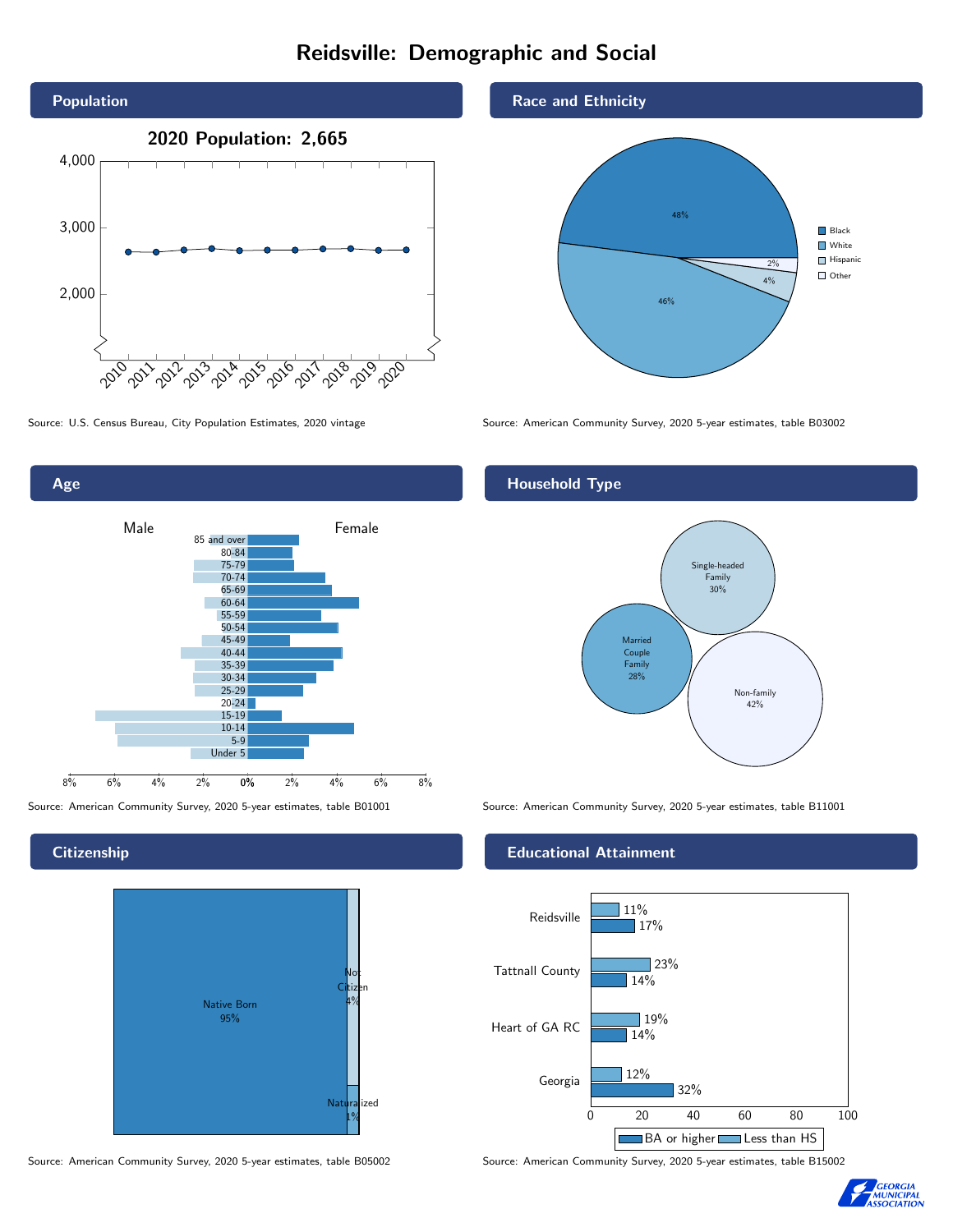# Reidsville: Economic



Source: American Community Survey, 2020 5-year estimates, table B23001 Note: Unemployment rate is based upon the civilian labor force.

#### Industry

| Agriculture, forestry, fishing and hunting, and mining      | $7\%$ |
|-------------------------------------------------------------|-------|
| Construction                                                | $4\%$ |
| Manufacturing                                               | 10%   |
| <b>Wholesale Trade</b>                                      | $4\%$ |
| Retail Trade                                                | 8%    |
| Transportation and warehousing, and utilities               | 3%    |
| Information                                                 | $0\%$ |
| Finance and insurance, real estate, rental, leasing         | 5%    |
| Professional, scientific, mgt, administrative, waste mgt    | 7%    |
| Educational services, and health care and social assistance | 28%   |
| Arts, entertainment, recreation, accommodation, food        | 5%    |
| service                                                     |       |
| Other services, except public administration                | 8%    |
| Public administration                                       | 10%   |

Source: American Community Survey, 2020 5-year estimates, table C24030



Source: American Community Survey, 2020 5-year estimates, tables B19013 and B19025 Source: American Community Survey, 2020 5-year estimates, table B17010



## **Health Insurance**



Source: American Community Survey, 2020 5-year estimates, table B28002 Source: American Community Survey, 2020 5-year estimates, table B18135



#### Poverty